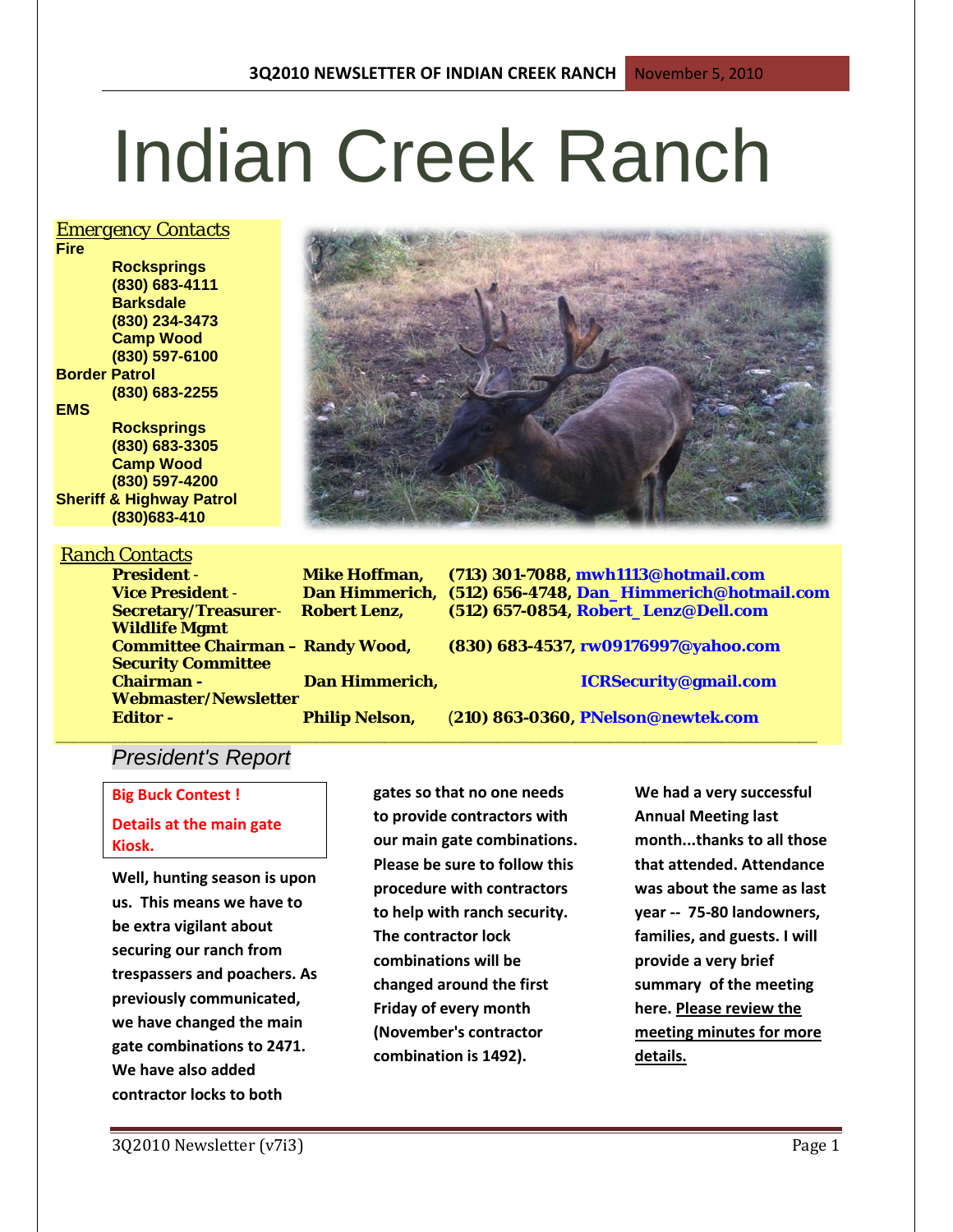#### **3Q2010 NEWSLETTER OF INDIAN CREEK RANCH** November 5, 2010



**Key issues discussed at the meeting were:**

**- AirEvac Lifeteam presentation for emergency evacuation from the Ranch in the event of a medical emergency**

**-an update by the local Game Warden on hunting regulations**

**-ranch security including plans for main gate lock combination changes**

# *Vice President's Report*



**Ever been halfway up a tripod stand in high wind, or cutting cedar with a chain saw, and had the thought "boy, if I had an accident, how would anyone ever find me?".** 

**- Caliche pits are on private property and not to be used by individual landowners**

**- Wildlife Management Plans (Annual Reports will be due at the end of January 2011)**

**- Census results and harvest recommendations (see Randy's report in this newsletter). Elk harvesting policy will be the same as last year.** 

**-Landowner tags will be issued in 2011 to help with Ranch security Financially speaking we continue to be in good shape. Since we have had little rainfall since July our roads are in good shape. We do not expect to** 

**Obviously we have the problem of getting the message out – the SPOT Personal Tracker is an interesting piece of technology in this arena; but presuming you can get a cellular signal, you still have the difficulty of describing to emergency personnel just where your cabin/house/ranch is located.**

**For some time, there's been an effort to expand 911 service to many of the ranches within Edwards County, and The Owners Association at Indian Creek has been mapped for 911 addresses!**

**have additional road maintenance expenses this year. There are still outstanding association dues that have not been paid, but we are taking appropriate action to collect them.**

**Finally, I would like to thank Bob Paukin for his photo contributions to the newsletters this year.**

**Good Luck hunting,**

**Mike**



*\_\_\_\_\_\_\_\_\_\_\_\_\_\_\_\_\_\_\_\_\_\_\_\_\_\_\_\_\_\_\_\_\_\_\_\_\_\_\_\_\_\_\_\_\_\_\_\_\_\_\_\_\_\_\_\_\_\_\_\_* **This means that you can get a 911 address that is specifically pegged to your ranch, and one that emergency personnel (fire, police, sheriff, EMS) will know.**

> **The process to get a 911 address is quite simple:**

**1) Sort out the GPS (latitude/longitude) coordinates of the main entrance to your tract, or to your dwelling, if it's close to the entrance**

**2) Call 1-888-945-3940, ext. 21268, or let the receptionist**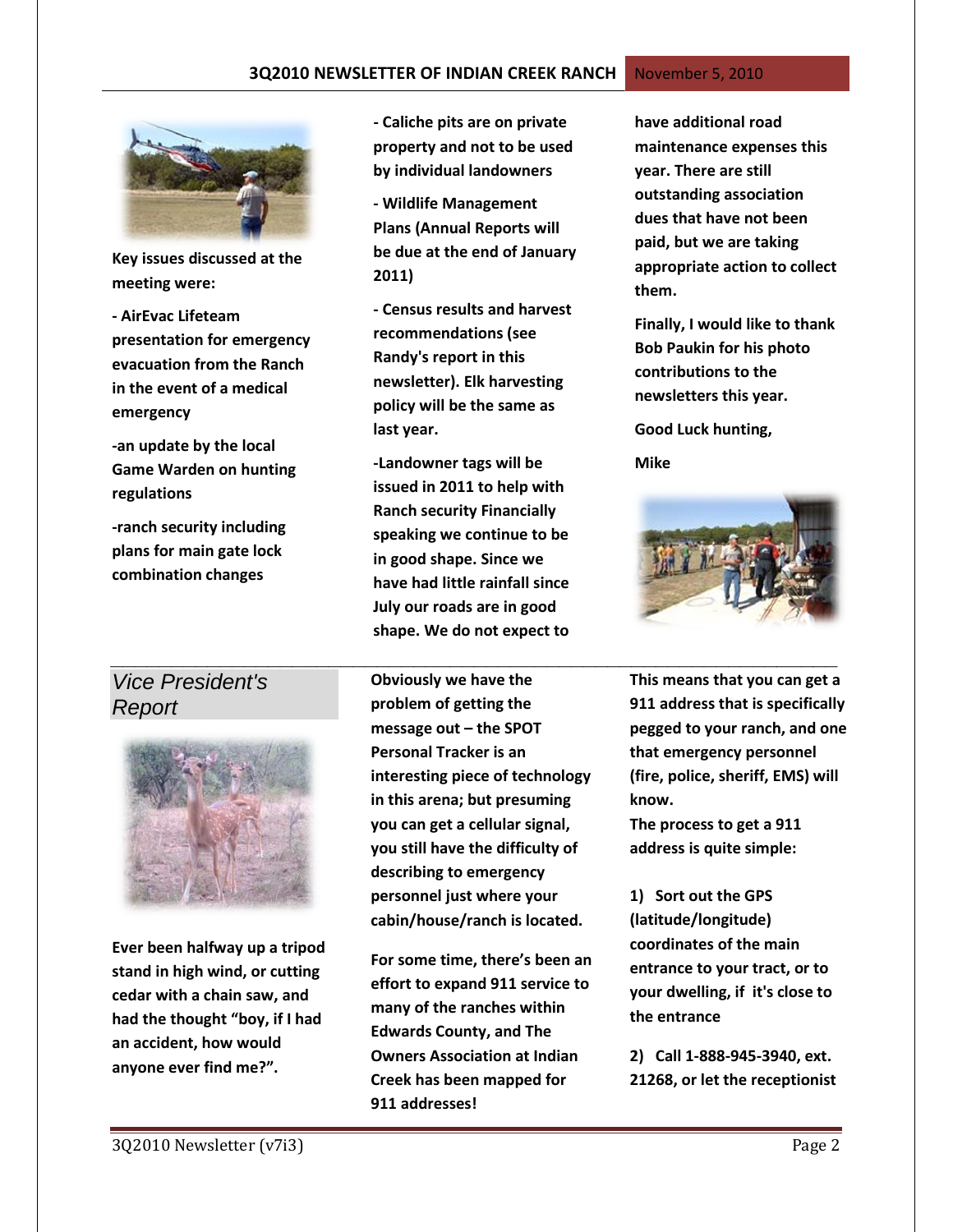#### **3Q2010 NEWSLETTER OF INDIAN CREEK RANCH** November 5, 2010



**know you want to get a 911 address**

**3) Provide the staff with your GPS coordinates, and they will:**

 **a) assign a 911 address to your location (mine is 1172 SD52600)**

 **b) Ask if you'd like a confirmation letter. Response: "Yes"**



**4) Take the response letter to Deputy Adams at the Edwards County Sheriff's office (one block off 377 in Rocksprings). He will see to getting a 911 address plate made that you can post at the entrance to your ranch.**

**>> Note: It is critical that the sign be posted, so that emergency responders can see it**

**From this point on, if you have an emergency, just give the 911 operator your 911 address and help will be dispatched forthwith to your exact location.**

**Finally I will close with the usual reminders...turn off your water valve when you leave the ranch, fill out the ICR logbook if you have harvested ANY animal, and keep the** 

**\_\_\_\_\_\_\_\_\_\_\_\_\_\_\_\_\_\_\_\_\_\_\_\_\_\_\_\_\_\_\_\_\_\_\_\_\_\_\_\_\_\_\_\_\_\_\_\_\_\_\_\_\_\_\_\_\_\_\_\_\_\_\_\_\_\_\_\_\_\_\_\_\_\_\_\_\_\_\_\_\_\_\_**

**gates closed and locked when entering or leaving the ranch.**

**Have a safe and successful hunting season.**

 **Dan**



# *Wildlife Committee Report*

**Even though this material was covered at the Annual Meeting, it is important enough to repeat.**



**The 2010 census results show that our deer population continues to increase dramatically. In fact our estimated whitetail population is currently 4320 deer, up from 2965 just last year !! That's a 45% increase in just one year. A deer population of this magnitude on the ranch will reduce the overall health (and individual sizes) of the** 

**herd, make it more susceptible to disease, and damage the ranch habitat.**

**Part of the problem also appears to be that we did not harvest all the deer recommended for harvest last season. Our harvest records indicate that we harvested less than half of what was recommended. If a significant number of deer**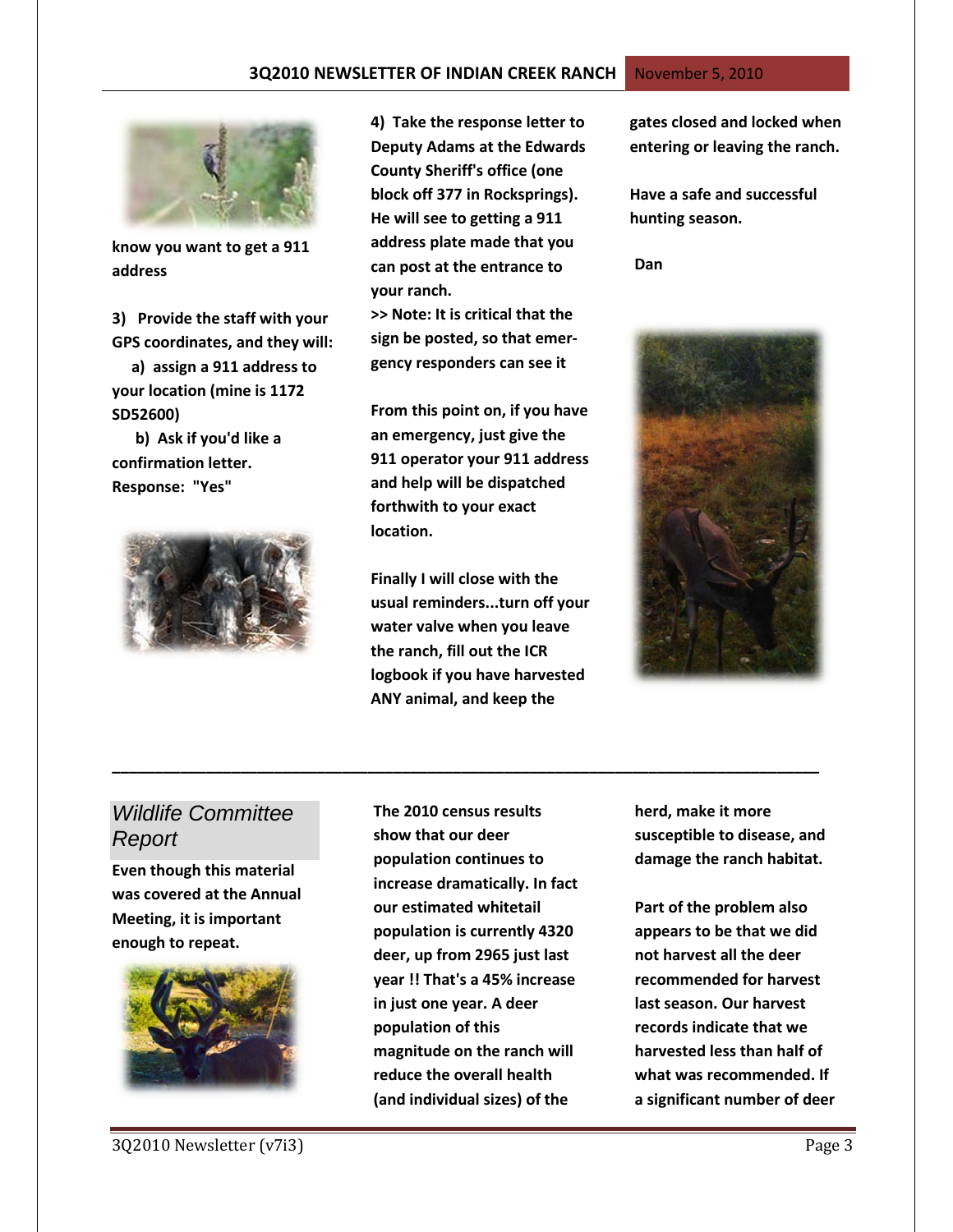**are not harvested this year we would expect an undesirable loss of animals due to starvation in the coming spring. So this year we request everyone follow our harvest recommendations and...just as important, report what you harvest on the ICR harvest log at the cattle guard gate when leaving the ranch.**



**The harvest recommendation this year is 4 does for every 100 acres, 1 mature buck (proud to mount), all spikes (within the limits of your hunting license), exotics (except elk), and hogs.**

**In order to increase our elk population, our elk harvest policy remains the same as last year..that is harvest of a 5x5 or larger bull only, by a landowner (no guests), and report if you harvest.**

**One new announcement is that Ricky and Sheila Evans have generously offered to sponsor a "Big Buck Contest" this year.The prize will be \$500 cash. 1) The rules will be the following: - only landowners and their families are eligible - deer must be harvested on ICR -any potential candidate buck MUST be recorded as harvested in the ICR logbook. 2) The following photographic evidence will be required: -antler front view with yardstick or other appropriate measuring device to show antler spread; -side view photo of jawbone (teeth) to help in age determination; -photo of hanging field dressed deer with landowner/shooter.**



**3) Scoring criterion (posted at the main gate Kiosk) includes: -Boone and Crockett measurements (score sheets available at ICR logbook mailbox), -additional point system for age (age 1-4 years 0 points, 5 years 10 pts, 6 years 20 pts, 7 years 30pts) and weight (<110 lbs 0, 110-119 5 pts, 120-129 lbs 10 pts, 130-139 lbs 15 pts, 140-149 lbs 20 pts and 150+ lbs 25 pts). Score sheets are in the ICR mailbox and must be filled out and returned to Randy Wood. Final score will be the sum of these three factors. Judging will be done by the Wildlife Committee Members.**

**If there are any questions about the contest, please contact me.**

**Good luck hunting** 

**Randy**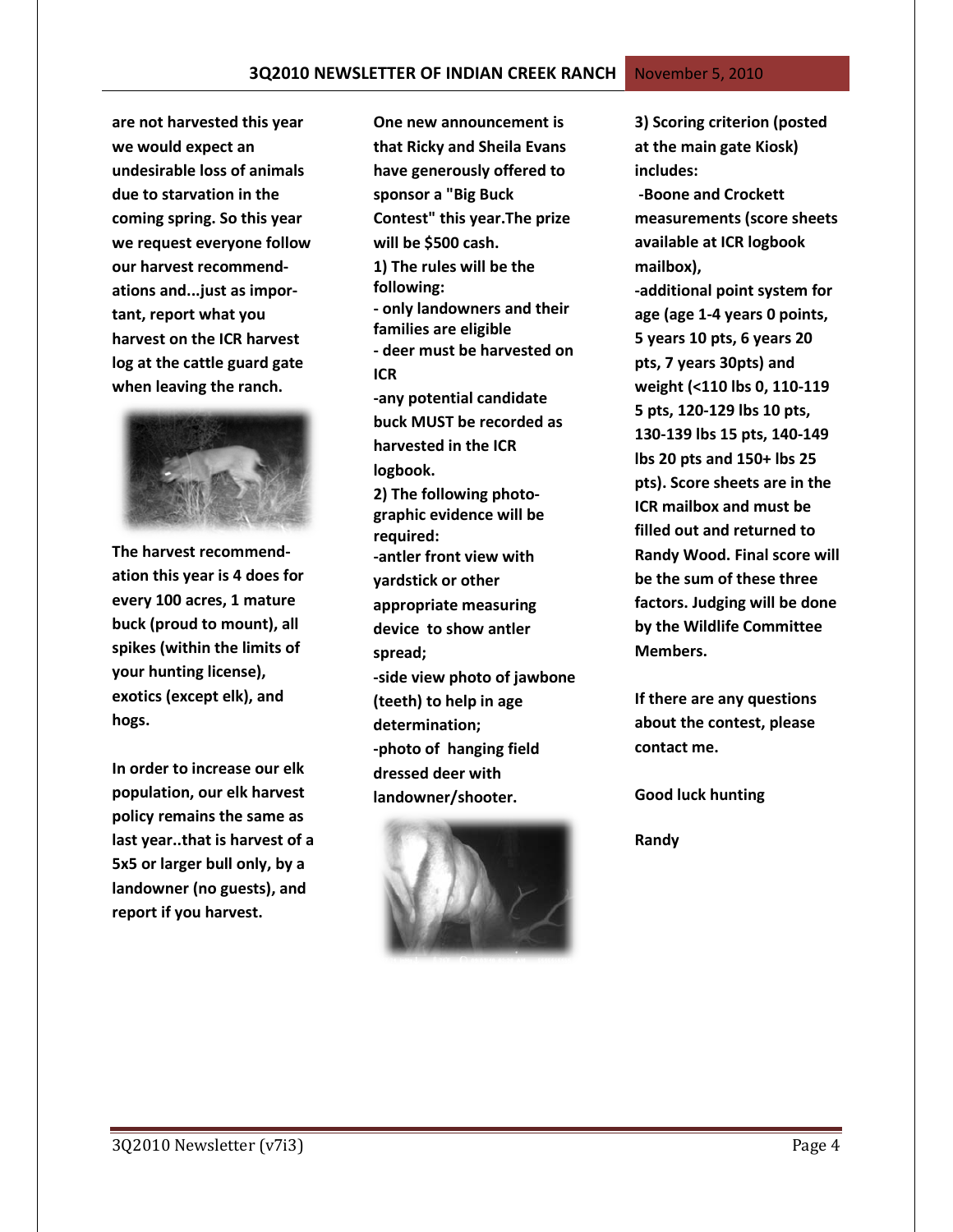

# *Treasurer's Report*

**Well, we are on track for remaining within budget for 2010. With a little luck we will end the year with an addition to our reserve. We still have outstanding**  *Financial Report*

**association dues but appropriate action is being taken to collect them.**

**Safe hunting,**

**Robert**



#### **Income and Expense Report - 2010 The Owners Association at Indian Creek**

|                                    | 30-Sep-10   |                                     |                         |             |                                  |               |                  |
|------------------------------------|-------------|-------------------------------------|-------------------------|-------------|----------------------------------|---------------|------------------|
|                                    | 2009        | 1Q2010                              | <b>2Q2010</b>           | 3Q2010      | <b>YTD</b>                       | <b>Budget</b> | <b>Remaining</b> |
| Balance brought forward from 2009: |             | \$20,750.55                         |                         |             |                                  |               |                  |
| Total Income:                      | \$32,198.53 |                                     | \$18,472.92 \$11,401.17 | \$933.06    | \$30,807.15                      | \$32,000.00   | \$1,192.85       |
| Annual Assessments                 |             | \$31,978.53 \$18,472.92 \$11,401.17 |                         |             | \$933.06 \$30,807.15 \$32,000.00 |               | \$1,192.85       |
| <b>Special Assessments</b>         | \$220.00    | \$0.00                              | \$0.00                  | \$0.00      | \$0.00                           | \$0.00        | \$0.00           |
| <b>Total Expenses:</b>             | \$29,391.32 | \$6,217.25                          | \$1,563.76              | \$15,383.45 | \$23,164.46                      | \$32,750.00   | \$9,585.54       |
| Road Work                          | \$3,500.00  | \$0.00                              | \$0.00                  | \$14,500.00 | \$14,500.00                      | \$11,350.00   | (S3, 150.00)     |
| Water System Maintenance           | \$18,216.00 | \$3,711.00                          | \$831.00                | 0           | \$4,542.00                       | \$13,000.00   | \$8,458.00       |
| Wildlife Biologist                 | \$496.25    | \$0.00                              | \$0.00                  | 0           | \$0.00                           | \$500.00      | \$500.00         |
| <b>Electric Bills</b>              | \$4,916.24  | \$2,102.62                          | \$732.76                | \$833.45    | \$3,668.83                       | \$5,200.00    | \$1,531.17       |
| <b>Annual Meeting</b>              | \$387.06    | \$0.00                              | \$0.00                  | 0           | \$0.00                           | \$500.00      | \$500.00         |
| Grounds Maintenance                | \$1,348.55  | \$382.84                            | \$0.00                  | $\Omega$    | \$382.84                         | \$1,500.00    | \$1,117.16       |
| <b>Property Taxes</b>              | \$361.12    | \$0.00                              | \$0.00                  | $\Omega$    | \$0.00                           | \$400.00      | \$400.00         |
| <b>Administrative Expenses</b>     | \$166.10    | \$20.79                             | \$0.00                  | \$50.00     | \$70.79                          | \$300.00      | \$229.21         |
| <b>Attorney Fees</b>               | \$0.00      | \$0.00                              | \$0.00                  | \$0.00      | \$0.00                           | \$0.00        | \$0.00           |
| Raffle Expenses                    | \$0.00      | \$0.00                              | \$0.00                  | \$0.00      | \$0.00                           | \$0.00        | \$0.00           |
| Reserve                            | \$0.00      | \$0.00                              | \$0.00                  | \$0.00      | \$0.00                           | \$0.00        | \$0.00           |

| <b>Current Balance:</b>                  | \$28.393.24 |
|------------------------------------------|-------------|
| <b>Emergency Reserve</b>                 | \$20,000.00 |
| <b>Amount Available for Current Year</b> | \$8,393,24  |